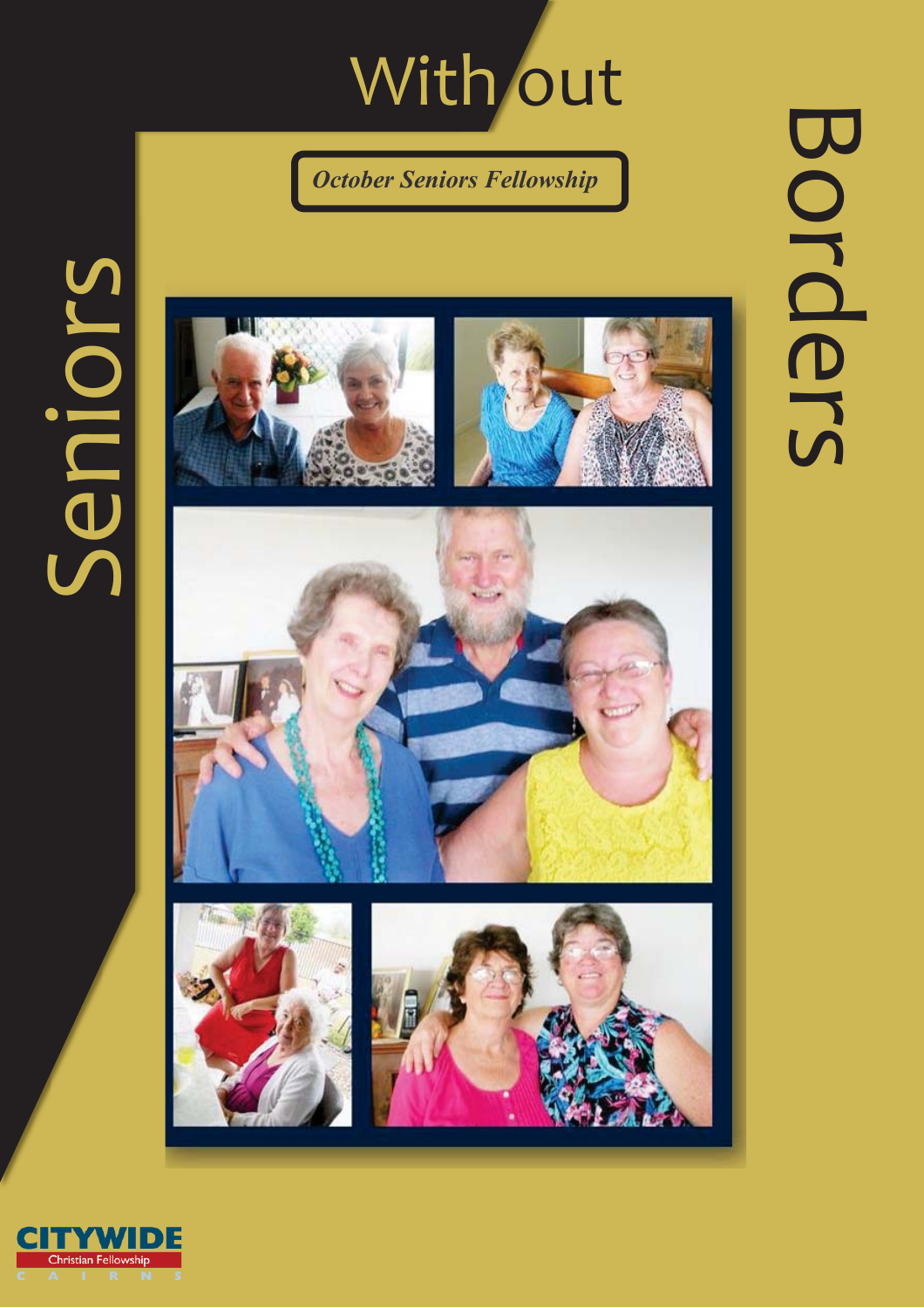We had an enjoyable time of fellowship, as we ate our meal out on the patio, enjoying the beautiful vista of the green hills and farms for the last time at Arnold and Sheryl's home at Gordonvale. We are looking forward in anticipation to the next season the Lord has for us as seniors fellowshipping together and sharing His life as one.

Noel chose a mixture of old hymns and newer songs, including Amazing Grace, How Great Thou Art, He Lifts Me Up, and Cleanse My Sin. He chose these because they all uplift and reinforce our belief and trust in God's love and power to make us feel safe and loved, even when times are tough. And the older hymns have such great music and are easy to sing!

We heard a testimony from Robynne of how the Lord met her again when she was in a time of need. She shared that she had had some knowledge of Christianity in her early years, but when she again sought to live a Christian lifestyle it was the body of Christ that first drew her in. The members radiated the life of Christ and the unconditional love and acceptance with which they embraced her made her feel secure and safe. This action was the starting point on the journey that we share for eternity. She shared that finding true fellowship, love and acceptance has brought peace to her heart.

Lynnette spoke from the book of Esther, particularly focusing on Esther 14:4, to encourage us, as seniors, that we are 'here for such a time as this'. Mordecai asked Esther to lay down her life to save the Jewish people, saying, in effect, "Who knows but that you have come to this place for such as time as this." Esther had a choice and she chose to do what God was asking of her.

Ps 119 tells us that God had his hand on us in our mother's womb. We are in the right place, at the right time, to fulfil God's will for us. This gives us assurance and confidence. But, the choice is ours.

A few people shared their thoughts, that we might think we have nothing much to offer, that we are all ordinary people, but because the same Spirit that raised Christ from the dead dwells in us, through Him, we can do extraordinary things. A reflection on the afternoon was that it was all about new beginnings.

Arnold shared from Proverbs 29: 18-19. We spend our lives with visions and aspirations of this and that. All now failed to fulfil in us what we hoped they would. Importantly, the Lord sets the seasons and boundaries for our lives, which will not change.

Proverb 29 v 18 says without a vision we perish, cast off constraint. And v 19... we need to be under instruction / happy is he.

So to see the season and the boundaries and to know where we are called to do His will, we are not to have a vision for ourselves. Consequently, we need a messenger to bring a word, in order to receive the vision to do what God wants. That word contains faith to make substantial, the hope that God has set before us.

Just as Esther, with Mordecai, there is no other way for the human race.

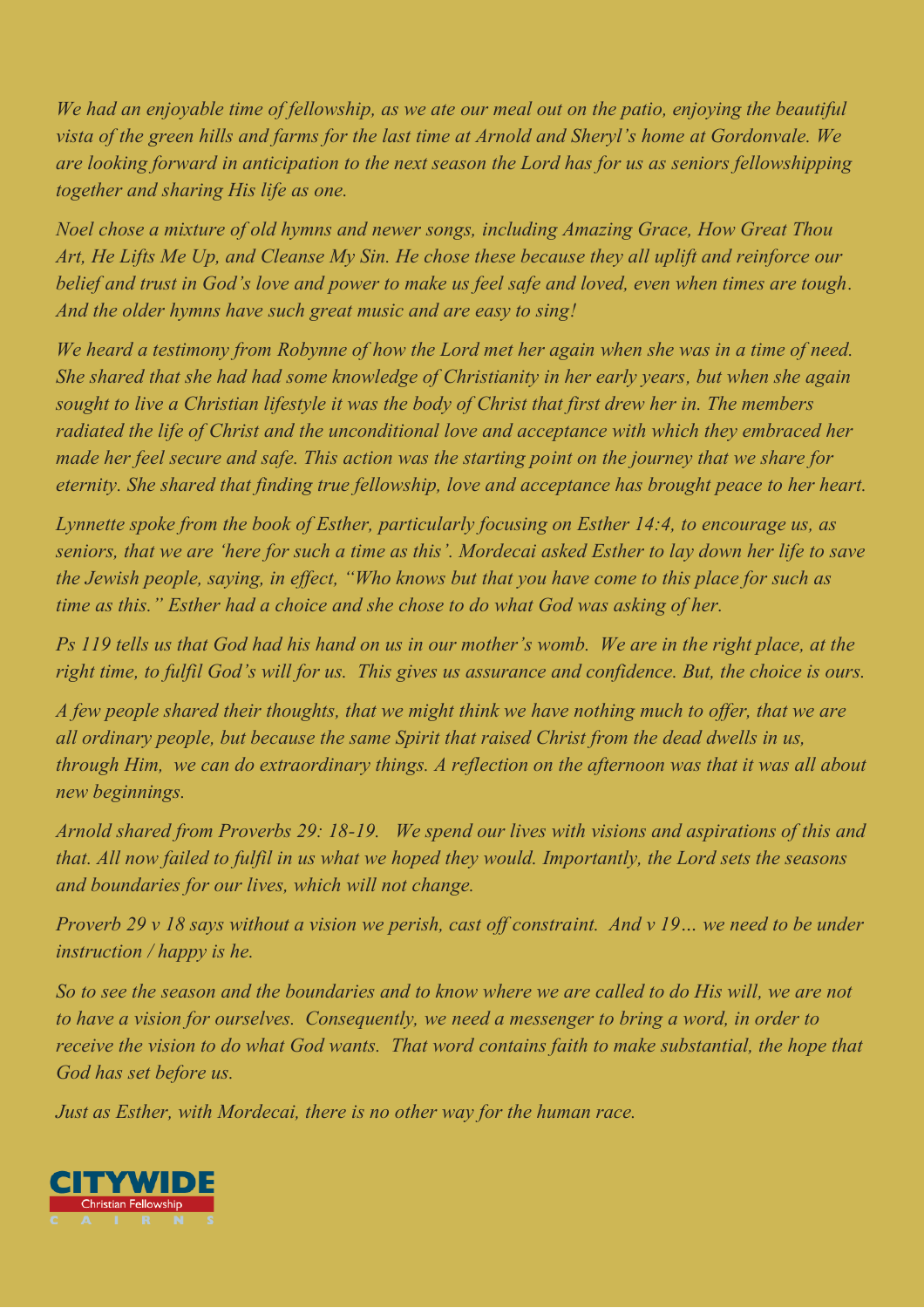The Lord has seasons for us. He makes no mistakes. We were born at this time, for this season. We only have to live this one day- this one day that the Lord has created for us to serve and obey Him. We need to let others see the life of Christ in us as we attend to our daily activities. It should not be too hard, because, after all, we only have to do it one day at a time.

Ps 118:24 comes to mind: **"This is the day the Lord has made;** 

**We will rejoice and be glad in it.**"



Please visit www.ccfc.org.au/Seniors-without-borders/ for a more detailed account of the message shared at the October Seniors Fellowship. There, you will also find messages and photos from previous months.